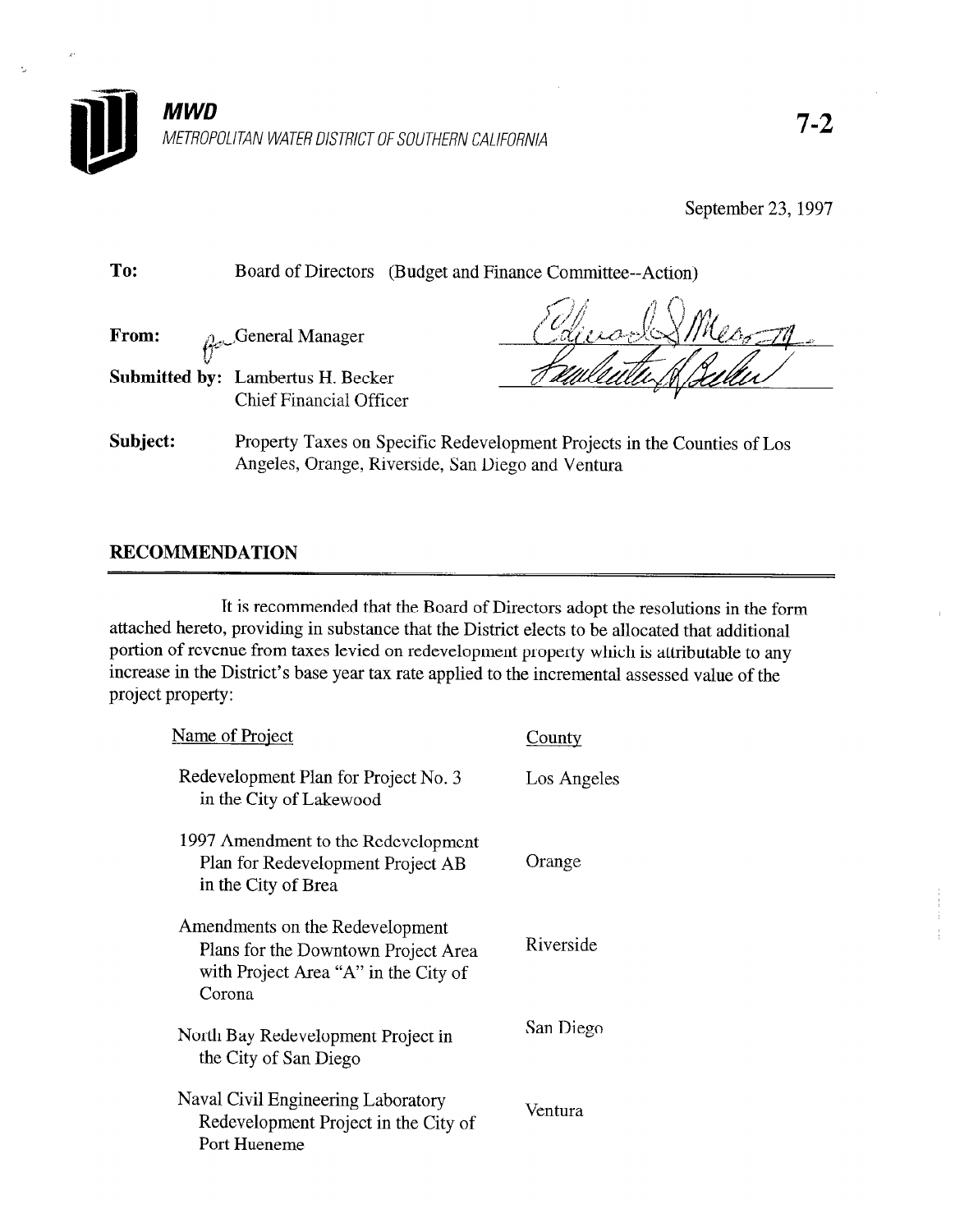# EXECUTIVE SUMMARY

The attached resolution forms are intended to increase the District's share of tax revenue from subject redevelopment projects expected to be authorized under the Community Redevelopment Law (Sections 33000 et seq., of the Health and Safety Code of the State of California). This would occur in the event the District should increase its property tax rate at some time in the future.

### DETAILED REPORT

Existing provisions in the Community Redevelopment Law permit redevelopment agencies to raise revenue through a procedure known as tax increment financing. This is accomplished by the adoption of a redevelopment plan containing a provision which limits various taxing agencies overlying the area of the redevelopment project to whatever revenue may be raised by their tax rate applied to a frozen assessed valuation on project property. In theory, but for the redevelopment project, the assessed valuation of the blighted area encompassed by the redevelopment project, would diminish or at best remain the same. Accordingly, any increase in assessed valuation resulting from the redevelopment project can be equitably allocated to the redevelopment agency for the repayment of debt incurred by the agency for the redevelopment of the area.

Under the provisions of Section 33670 of the Community Redevelopment Law, the various overlying taxing agencies receive the tax revenue levied on the frozen assessed valuation and the redevelopment agency receives any additional tax revenue attributable to incremental assessed value unless the taxing agency adopts a resolution (prior to the adoption of the redevelopment plan providing for tax increment financing) pursuant to Section 33676, electing to be allocated that portion of the tax revenue on the incremental assessed valuation attributable to increases in the taxing agency's tax rate occurring after the base year.

AMY

Attachment

Redevelo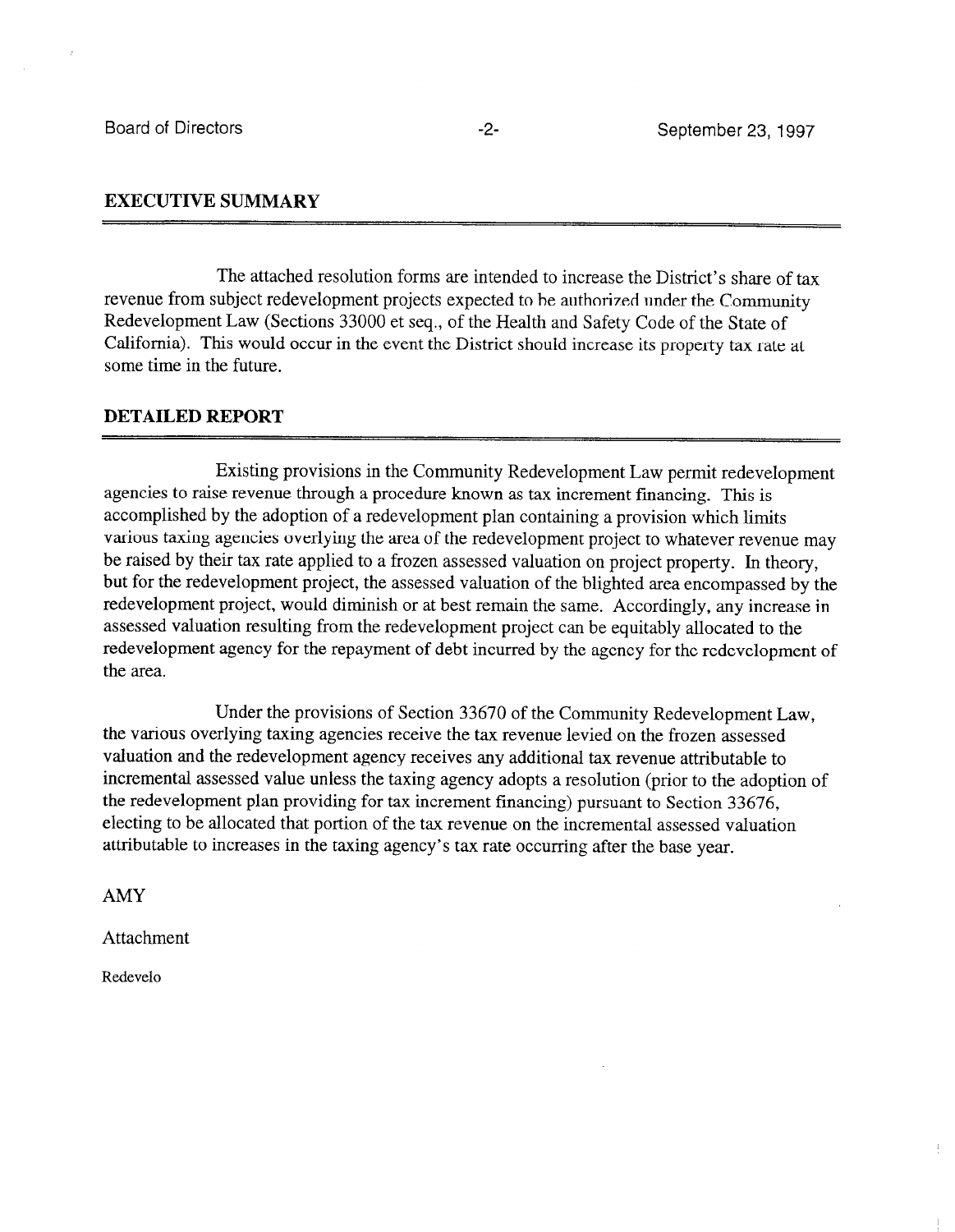### RESOLUTION OF THE BOARD OF DIRECTORS OF THE METROPOLITAN WATER DISTRICT OF SOUTHERN CALIFORNIA ELECTING TO RECEIVE ALLOCATION OF TAXES PURSUANT TO PROVISIONS OF THE COMMUNITY REDEVELOPMENT LAW

WHEREAS, subdivision (a) of Section 33676 of the Community Redevelopment Law (Sections 33000 et seq., of the Health and Safety Code of the State of California), as amended, provides that any affected taxing agency, such as this District may elect to be allocated, in addition to the portion of taxes allocated to the District pursuant to subdivision (a) of Section allocated to the District parsuant to subdivision (d) Of Se allocated to a redevelopment agency pursuant to subdivision (b) allocated to a redevelopment agency pursuant to subdivision (b) of Section 33670 attributable to an increase in the District's tax rate which occurs after a redevelopment plan becomes effective;

NOW, THEREFORE, BE IT RESOLVED by the Board of NOW, THEREFORE, BE IT RESOLVED by the Board o Directors of The Metropolitan Water District of Southern California that this District hereby elects to be allocated, in addition to the portion of taxes allocated to this District pursuant to subdivision (a) of Section 33670 of the Community Redevelopment Law, any portion of the tax revenue otherwise allocated to the Redevelopment Plan for Project No. 3 in the City of Lakewood pursuant to subdivision (b) of said Section 33670 which is attributable to any increase in this District's tax rate which occurs after the tax year in which the ordinance adopting the Redevelopment Plan for Project No. 3, in the City of Lakewood<br>becomes effective.

BE IT FURTHER RESOLVED that the Executive Secre hereby directed to file forthwith certified copies of this resolution with the governing body of the Redevelopment Agency, the Redevelopment Agency of the City of Lakewood, and the Auditor-Controller and the Tax Collector of the County of Los Angeles.

I HEREBY CERTIFY, that the foregoing is a full, true, and correct copy of a resolution adopted by the Board of Directors of The Metropolitan Water District of Southern California at its meeting held October 14, 1997.

> Executive Secretary The Metropolitan Water District of Southern California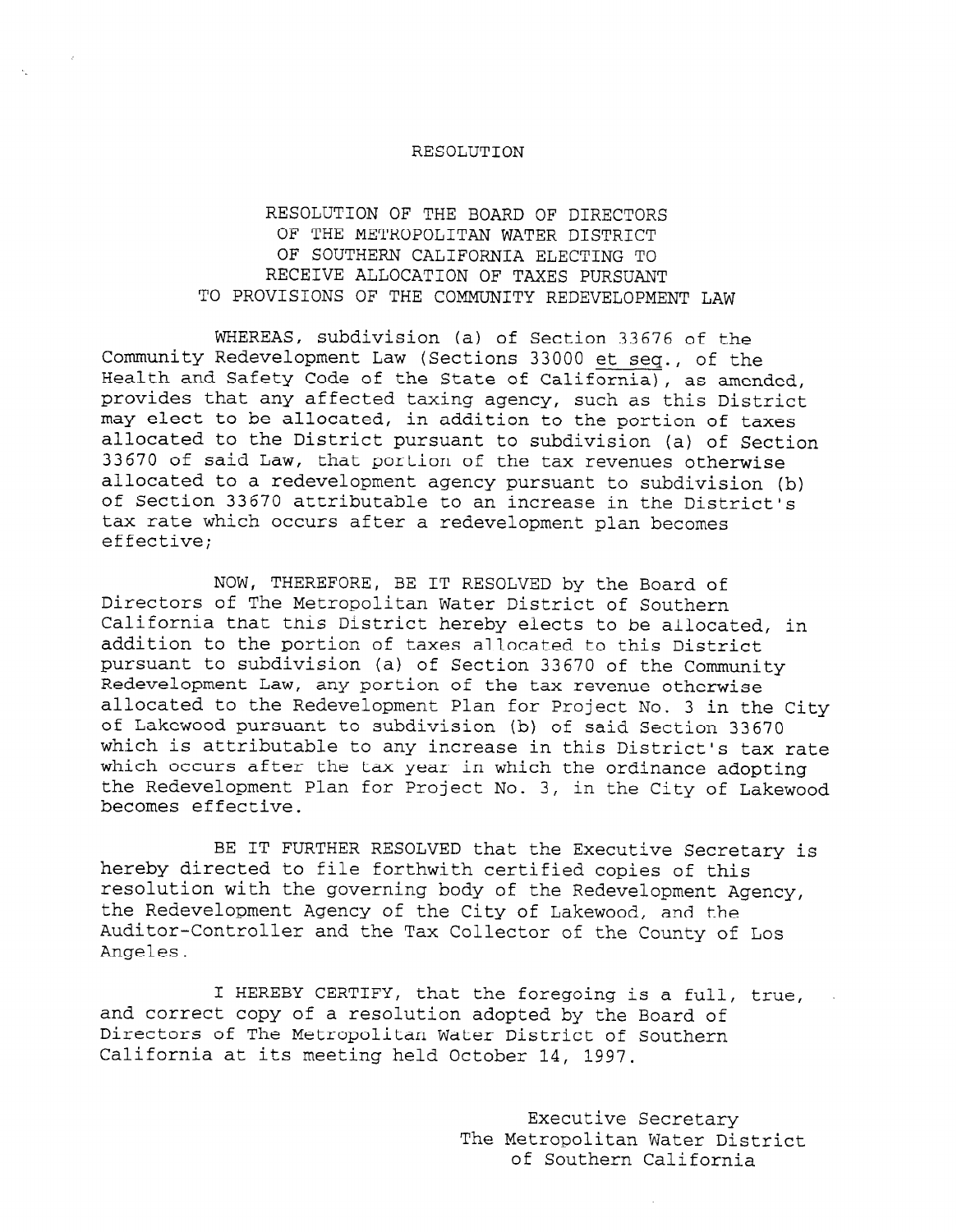# RESOLUTION OF THE BOARD OF DIRECTORS OF THE METROPOLITAN WATER DISTRICT OF SOUTHERN CALIFORNIA ELECTING TO RECEIVE ALLOCATION OF TAXES PURSUANT TO PROVISIONS OF THE COMMUNITY REDEVELOPMENT LAW

WHEREAS, subdivision (a) of Section 33676 of the Community Redevelopment Law (Sections 33000 et seq., of the Health and Safety Code of the State of California), as amended, provides that any affected taxing agency, such as this District may elect to be allocated, in addition to the portion of taxes allocated to the District pursuant to subdivision (a) of Section 33670 of said Law, that portion of the tax revenues otherwise allocated to a redevelopment agency pursuant to subdivision (b) of Section 33670 attributable to an increase in the District's tax rate which occurs after a redevelopment plan becomes effective;

NOW, THEREFORE, BE IT RESOLVED by the Board of Directors of The Metropolitan Water District of Southern California that this District hereby elects to be allocated, in addition to the portion of taxes allocated to this District pursuant to subdivision (a) of Section 33670 of the Community Redevelopment Law, any portion of the tax revenue otherwise allocated to the 1997 Amendment to Redevelopment Project AB pursuant to subdivision (b) of said Section 33670 which is attributable to any increase in this District's tax rate which occurs after the tax year in which the ordinance adopting the redevelopment plan for the 1997 Amendment to Redevelopment Project AB, in the City of Brea becomes effective.

BE IT FURTHER RESOLVED that the Executive Secretary is hereby directed to file forthwith certified copies of this resolution with the governing body of the Redevelopment Agency, the Redevelopment Agency of the City of Brea, and the Auditor-Controller and the Tax Collector of the County of Orange.

I HEREBY CERTIFY, that the foregoing is a full, true, and correct copy of a resolution adopted by the Board of Directors of The Metropolitan Water District of Southern California at its meeting held October 14, 1997.

> Executive Secretary The Metropolitan Water District of Southern California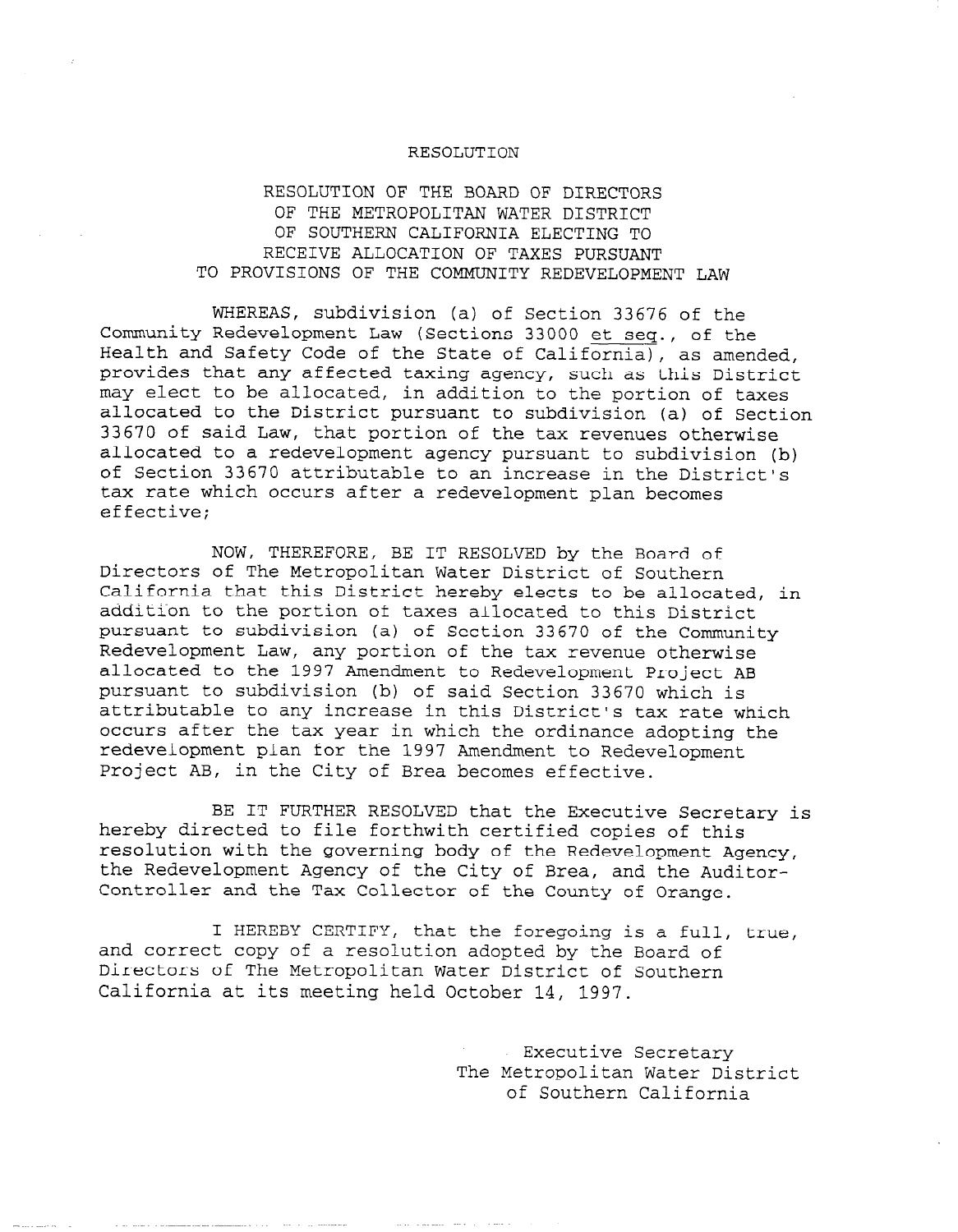# RESOLUTION OF THE BOARD OF DIRECTORS OF THE METROPOLITAN WATER DISTRICT OF SOUTHERN CALIFORNIA ELECTING TO RECEIVE ALLOCATION OF TAXES PURSUANT TO PROVISIONS OF THE COMMUNITY REDEVELOPMENT LAW

WHEREAS, subdivision (a) of Section 33676 of the Community Redevelopment Law (Sections 33000 et seq., of the Health and Safety Code of the State of California), as amended, provides that any affected taxing agency, such as this District may elect to be allocated, in addition to the portion of taxes allocated to the District pursuant to subdivision (a) of Section 33670 of said Law, that portion of the tax revenues otherwise allocated to a redevelopment agency pursuant to subdivision (b) allocated to a redevelopment agency pursuant to subdivision (b) of Section 33670 attributable to an increase in the District's tax rate which occurs after a redevelopment plan becomes effective;

NOW, THEREFORE, BE IT RESOLVED by the Board of NOW, INLAEFORE, BE IT RESOLVED BY THE BOARD C DITECTORS OF THE MELLOPOLICAN WATER DISTRICT OF SOUTHERN California that this District hereby elects to be allocated, in addition to the portion of taxes allocated to this District pursuant to subdivision (a) of Section 33670 of the Community Redevelopment Law, any portion of the tax revenue otherwise allocated to the Amendments on the Redevelopment Plans for the Downtown Project Area with Project Area "A" in the City of Corona pursuant to subdivision (b) of said Section 33670 which is attributable to any increase in this District's tax rate which occurs after the tax year in which the ordinance adopting the Amendments on the Redevelopment Plans for the Downtown Project Area with Project Area "A" in the City of Corona, becomes effective.

BE IT FURTHER RESOLVED that the Executive Secretary is hereby directed to file forthwith certified copies of this resolution with the governing body of the Redevelopment Agency, the Redevelopment Agency of the City of Corona, and the Auditor-Controller and the Tax Collector of the County of Riverside.

I HEREBY CERTIFY, that the foregoing is a full, true, and correct copy of a resolution adopted by the Board of Directors of The Metropolitan Water District of Southern California at its meeting held October 14, 1997.

> Executive Secretary The Metropolitan Water District of Southern California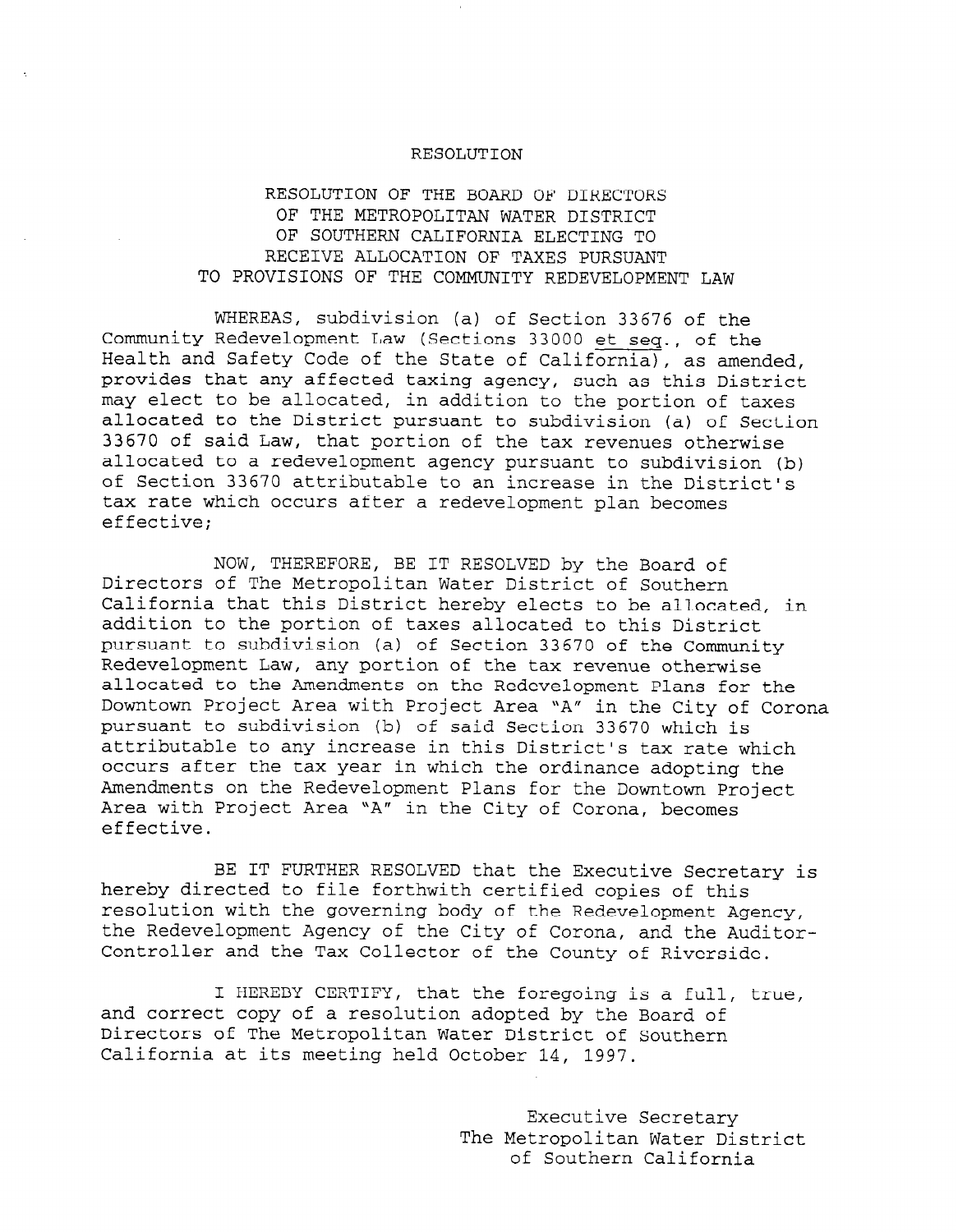### RESOLUTION OF THE BOARD OF DIRECTORS OF THE METROPOLITAN WATER DISTRICT OF SOUTHERN CALIFORNIA ELECTING TO RECEIVE ALLOCATION OF TAXES PURSUANT TO PROVISIONS OF THE COMMUNITY REDEVELOPMENT LAW

WHEREAS, subdivision (a) of Section 33676 of the Community Redevelopment Law (Sections 33000 et seq., of the Health and Safety Code of the State of California), as amended, provides that any affected taxing agency, such as this District may elect to be allocated, in addition to the portion of taxes allocated to the District pursuant to subdivision (a) of Section 33670 of said Law, that portion of the tax revenues otherwise allocated to a redevelopment agency pursuant to subdivision (b) allocated to a redeveropment agency pursuant to subdivision of Section 33670 attributable to an increase in the District's<br>tax rate which occurs after a redevelopment plan becomes effective;

 $\sum_{i=1}^{n}$ NOW, THEREFORE, BE IT RESOLVED BY THE BOATA ( Directors of The Metropolitan Water District of Southern California that this District hereby elects to be allocated, in addition to the portion of taxes allocated to this District pursuant to subdivision (a) of Section 33670 of the Community Redevelopment Law, any portion of the tax revenue otherwise allocated to the North Bay Redevelopment Project pursuant to subdivision (b) of said Section 33670 which is attributable to any increase in this District's tax rate which occurs after the tax vear in which the ordinance adopting the redevelopment plan for the North Bay Redevelopment Project, in the City of San Diego becomes effective.

BE IT FURTHER RESOLVED that the Executive Secretary is hereby directed to file forthwith certified copies of this resolution with the governing body of the Redevelopment Agency, the Redevelopment Agency of the City of San Diego, and the Auditor-Controller and the Tax Collector of the County of San Diego.

I HEREBY CERTIFY, that the foregoing is a full, true, and correct copy of a resolution adopted by the Board of Directors of The Metropolitan Water District of Southern California at its meeting held October 14, 1997.

> Executive Secretary The Metropolitan Water District of Southern California